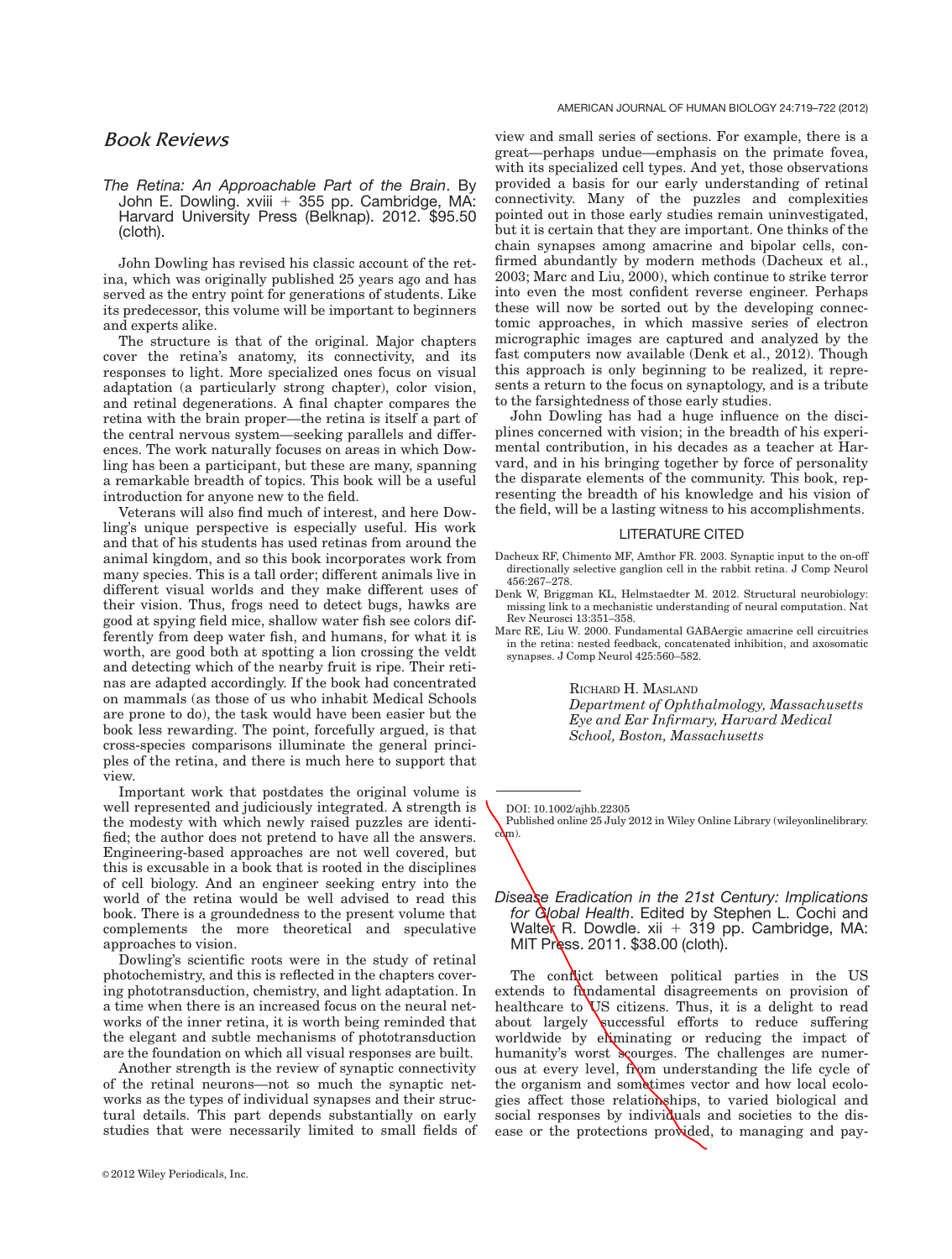# Moral Origins: The Evolution of Virtue, Altruism, and Shame. By Christopher Boehm. 432 pp. New York, NY: Basic Books (Perseus Books Group). 2012. \$28.99 (cloth).

In Moral Origins: The Evolution of Virtue, Altruism, and Shame, Christopher Boehm systematically develops the idea that human societies are what they are today thanks to group members enforcing moral behaviors and social rules on each other. Social punishment ultimately shaped the group's survival, he argues, and resulted in advantageous evolutionary strategies that foster conscience and altruism. Acts such as cheating, stealing, or killing were dealt with systematically early in the dawn of Homo sapiens through the use of shame, ostracism, and other punitive actions, and our current reluctance, or fear, to engage in immoral acts all stem from adaptive genetic inheritance of "social self controls." Keeping anger and hostility under wraps, avoiding social ostracism because of the great emotional pain involved, avoiding rejection, avoiding exploiting of others, are all parts of beneficial social living.

The biological advantage of imposing rules of behavior, in the first place, is that groups survive better than single individuals. The rules that encourage sharing make groups cohesive. Wars are fought and won better when altruism is in place, for example. Culture develops, knowledge is passed from one generation to the next, and innovations improve life expectancies, and so on. However, the price of all of this is that members subjugate their selfish needs and impulses to the group's rules of conduct. Over many thousands of years, the number mentioned in the book is at least 45,000 years, punitive actions of the group applied to those who deviate has resulted in ''social selection,'' as Boehm calls this evolutionary force. The principle reason the strategy has had lasting effects on society is our inherited genes. Those who possess them get along with other members and a society with large gene pools expressing social compliance flourishes.

How successful has this social selection been compared to sexual selection or natural selection? The answer would have to be no, it has not been as effective. We need but read today's news headlines to know it has not. Countless societies throughout the world are replete with single individuals killing fellow human beings, cheaters ranging in age from the very young to the very old, independently of level of formal education and political affiliation or position. The extent of amoral behavior seems to know no bounds elected democratic governments, unelected despotic regimes, lower and higher educational systems, and economic institutions. Indeed, the degree of unchecked selfish cunning has been recorded in ancient texts (e.g., the old testament). One wonders which socially related genes have been transmitted through the generations. Why is social selection not as effective as the other adaptive evolutionary strategies? One simple answer is that perhaps it has not been around long enough. Millions of years are needed to select out the deviants, that is, the gene pool still includes those who are not capable of having a conscience, altruism, and good social virtues. Give it time (how much?) and social selection will work, those in favor would say, possibly.

The assumption that Boehm makes is that modern human society began 45,000 years ago when abundant artistic depictions, skillful ornaments, inventive tools and weapons, and elaborate burials all made their appearance

in Western Europe. But this date is far from being etched in stone. Archaeologists, anthropologists, and scholars in related fields acknowledge that the antecedents for modern behavior began much earlier and can even be traced to at least 200,000 if not earlier (McBrearty, 2007). Evidence for human group sharing and for sophisticated cognitive modernity, even if not so voluminous, has been around for a very long time, and probably originated in Africa. In evolution, nothing begins one bright day, not even behavior; there are always precursors, always antecedents and this should make us want to consider which brain areas and neural systems are linked to moral behavior (Zaidel and Nadal, 2011).

Analyzing moral behavior from an evolutionary perspective, as Boehm has done, is critical if we are to understand why we have morality, and that is the reason his book is so important. Philosophical, religious, political, and social science discussions alone are not adequate. However, what is not addressed in the book is the fact that the human brain controls much more than morally related functions, namely hormones and neurotransmitters that influence mood and thus socially negative behavior, motivating behaviors controlled by brain pathways linked to various socially destructive addictions, and complex cognition that can go haywire in mental illnesses or even in degrees of "normal" behavior. All these are confounding factors in explaining moral acts as we try to comprehend how those behaviors that we call moral enhance the functioning of society.

I would recommend this book to anyone interested in exploring and discussing the evolutionary take on human morals. Boehm has done so with excellently clear and engaging writing style. A broad range of topics is addressed in depth. The book challenges the reader to consider the deep roots of morality and its purpose in human life, and in so doing takes the reader past the usual forums in which morals are discussed.

### LITERATURE CITED

McBrearty S. 2007. Down with the revolution. In: Mellars P, Boyle K, Bar-Yosef O, Stringer C, editors. Rethinking the human revolution. Cambridge, England: McDonald Institute Monographs. p 133–152.

Zaidel DW, Nadal M. 2011. Brain intersections of aesthetics and morals: perspectives from evolution biology, neuroscience, and evolution. Perspect Biol Med 54:367–380.

DAHLIA W. ZAIDEL

Department of Psychology and Brain Research Institute, University of California, Los Angeles (UCLA), Los Angeles, California

DOI: 10.1002/ajhb.22307

Published online 25 July 2012 in Wiley Online Library (wileyonlinelibrary. com).

Aggression, Advances in Genetics, Volume 75. Edited by Robert Huber, Danika L. Bannasch, and Patricia Brennan, x 1 296 pp. Boston, MA: Academic Press (Elsevier). 2011. \$161.00 (cloth).

One of the most longstanding scientific feuds is the "nature vs. nurture" debate, wherein genetic explanations of human behavior have been pitted against environmental